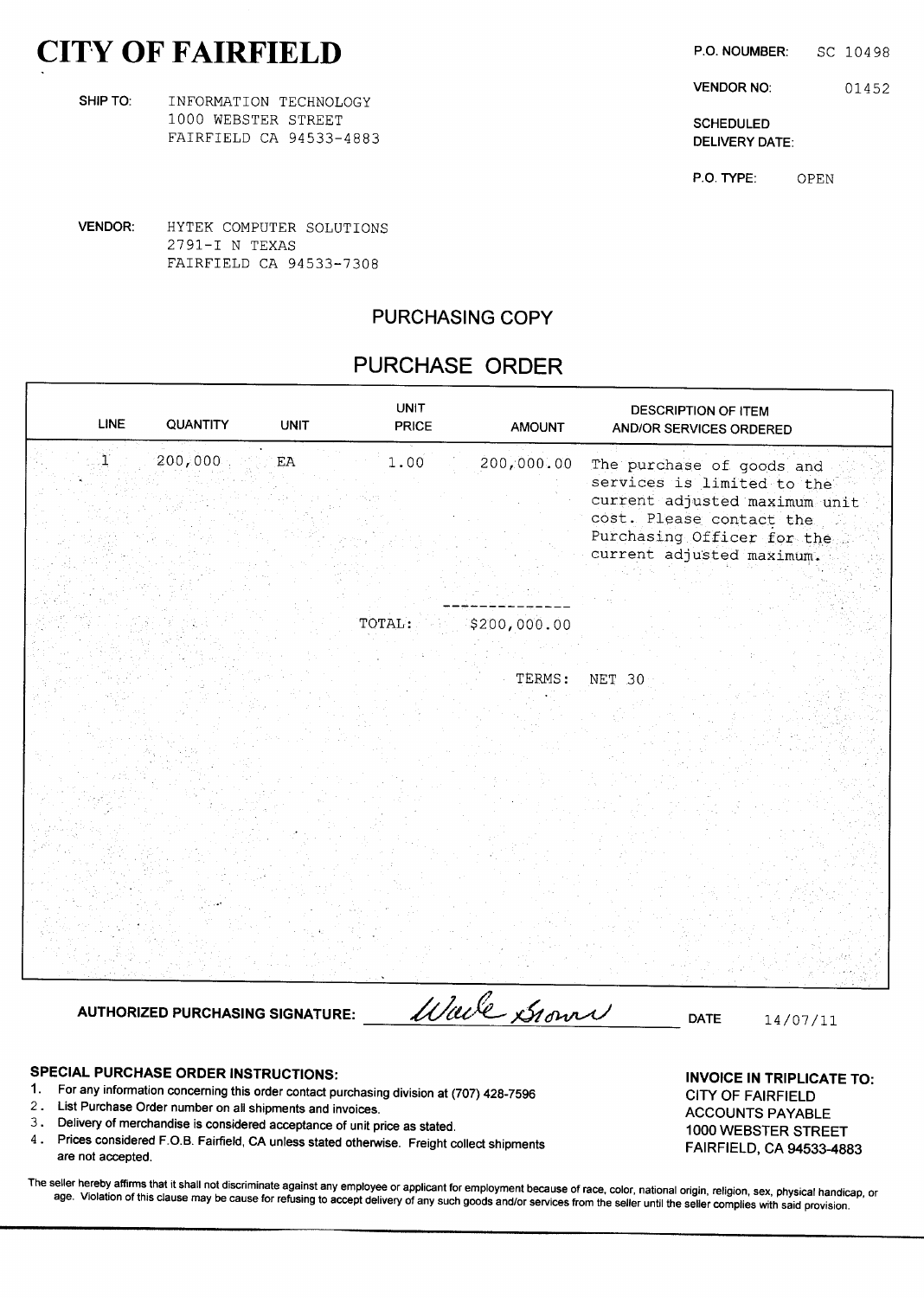## MEMORANDUM

 $\hat{\mathbf{r}}$ 

TO: Wade Brown

**FROM:** Joann Wilken, I.T.  $\lambda^j$ 

DATE: July 9, <sup>2014</sup>

SUBJECT: SC Request



i'm requesting <sup>a</sup> Service Contract for Hytek Computer Solutions. They are an established vendor with the City (Vendor #01452). We purchase computer equipment from them and on occasion, they repair printers.

Thank you.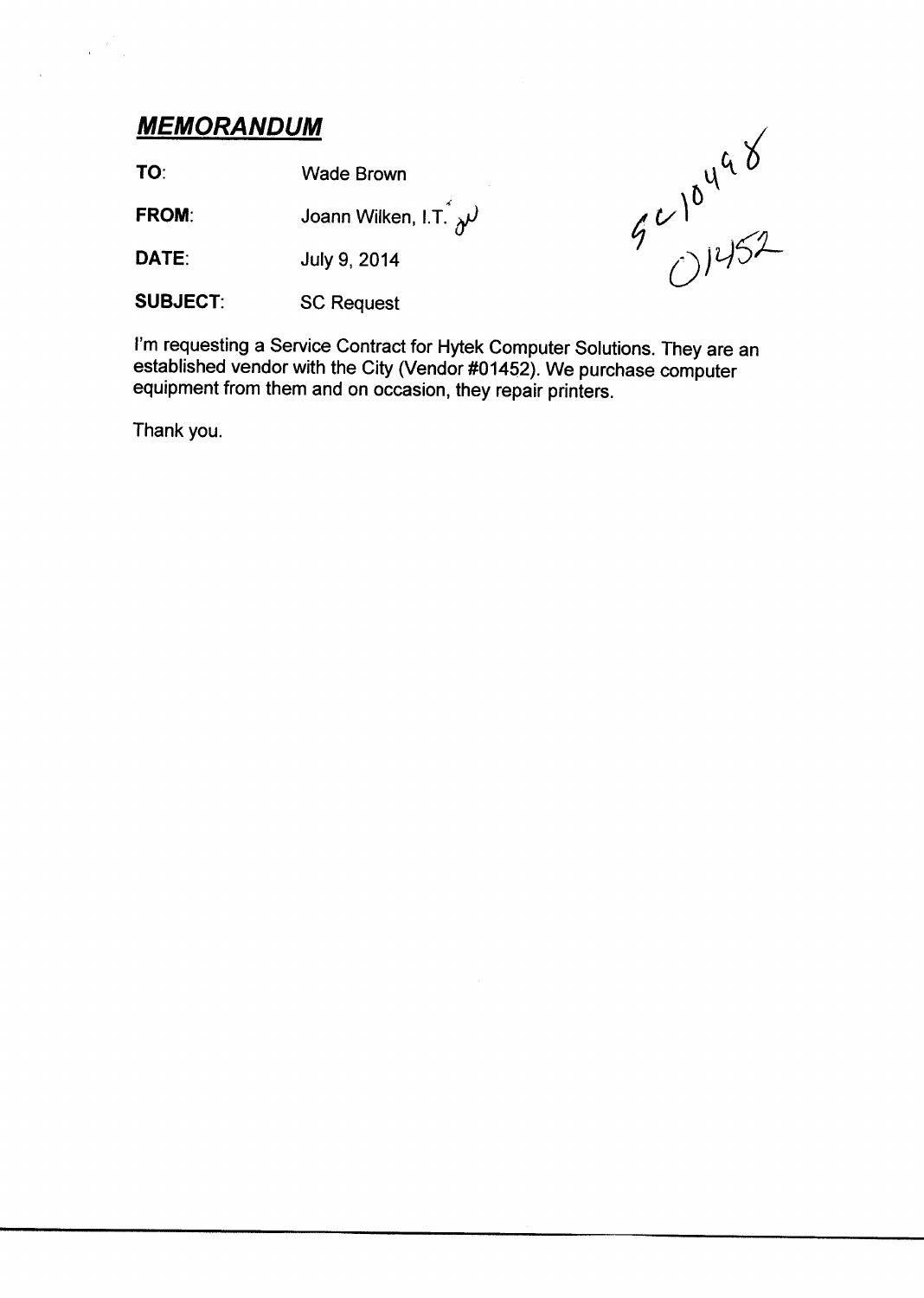#### CITY OF FAIRFIELD SERVICES AGREEMENT

THIS AGREEMENT is made at Fairfield, California, as of June 19, 2014 by and between the City of Fairfield ("the CITY") and Hytek Computer Solutions ("SERVICE PROVIDER"

#### SCOPE OF SERVICE  $\mathbf{I}$

SERVICE PROVIDER agrees to perform the following work:

Printer repair, as needed as authorized in advance by City Information Technology Division staff. Purchase and on-site delivery of computer equipment.

- **PAYMENTS**  $\overline{z}$ 
	- Payment shall be made to SERVICE PROVIDER on a time and materials basis, and SERVICE PROVIDER shall submit invoices to the CITY Information a Technology Division for the same.
	- Any parts, additional meetings or work required beyond that set forth above shall be mutually agreed to by the CITY and SERVICE PROVIDER, and shall be billed b on a time and materials basis to the CITY Information Technology Division.

#### **INSURANCE**  $\mathbf{A}$

- WORKERS' COMPENSATION. During the term of this Agreement, SERVICE PROVIDER shall fully comply with the terms of the law of California concerning workers'  $\mathbf{a}$ compensation Said compliance shall include, but not be limited to, maintaining in full force and effect one or more policies of insurance insuring against any liability SERVICE PROVIDER may have for workers' compensation Said policy shall also include employer's liability coverage no less than \$1,000,000 per accident for bodily injury or disease
- GENERAL LIABILITY INSURANCE. SERVICE PROVIDER shall obtain at its sole cost and keep in full force and effect during the term of this agreement commercial h general tiability insurance in the amount of no less than \$1,000,000 per occurrence for bodily injury, personal injury, products and completed operations, and property damage Sald insurance shall provide (1) that the CITY, its officers, agents, employees and volunteers shall be named as additional insureds under the policy, and (2) that the policy shall operate as primary insurance, and (3) that no other insurance effected by the CITY or other named insureds will be called upon to cover a loss covered thereunder
- AUTOMOBILE LIABILITY INSURANCE. SERVICE PROVIDER shall obtain at its sole cost and keep in full force and effect during the term of this agreement automobile<br>Ilability insurance in the amount of no less than \$1,000,000 per c. officers, agents, employees and volunteers shall be named as additional insureds under the policy, and (2) that the policy shall operate as orimary insurance. and (3) that no other insurance effected by the CITY or other named insureds will be called upon to cover a loss covered thereunder.
- CERTIFICATES OF INSURANCE SERVICE PROVIDER shall file with CITY'S Department of or the Designee upon the execution of this agreement, certificates of đ. insurance which shall provide that no cancellation, major change in coverage, expiration, or nonrenewal will be made during the term of this agreement, without thirty (30) days written notice to the City of Fairfield or the Designee prior to the effective date of such cancellation, or change in coverage
- SERVICE PROVIDER shall file with the City of Fairfield or the Designee concurrent with the execution of this agreement, the City's standard endorsement form (attached θ. hereto) providing for each of the above requirements.
- INDEMNIFY AND HOLD HARMLESS SERVICE PROVIDER shall indemnify, delend, and hold harmiess the CITY, its officers, agents, employees and volunteers from all claims,  $\Delta$ suits, or actions of every name, kind and description, brought forth on account of injuries to or death of any person or damage to property arising from or connected with the withful misconduct, negligent acts, errors or omissions, ultra-hazardous activities, activities giving rise to strict liability, or defects in design by the SERVICE PROVIDER or any person directly or indirectly employed by or acting as agent for SERVICE PROVIDER in the performance of this Agreement, Including the concurrent or successive passive negligence of the CITY, its officers, agents, employees or volunteers

It is understood that the duty of SERVICE PROVIDER to indemnify and hold harmless includes the duty to defend as set forth in Section 2778 of the California Civil Code.

Acceptance of insurance certificates and endorsements required under this Agreement does not relieve SERVICE PROVIDER from liability under this indernnification and hold harmless clause. This indernnification and hold harmless clause shall apply whether or not such insurance policies shall have been determined to be applicable to any of such damages or claims for damages

#### LABOR AND WAGE CODE GUIDELINES 5

- $\mathbf{a}$ Attention is directed to Section 1777 5 of the Labor Code as it applies to apprenticeship standards
- SERVICE PROVIDER, as defined for this agreement, shall pay prevailing wages to the extent required by California Labor Code Section 1771 The general prevailing Ь wage rates for each craft, classification, or type of workman shall be as determined by the Director of Industrial Relations (available online at http://www.dir.ca.gov/DLSR/stallstics.research.html select the appropriate wage decision and then collect the wage decision for Statewide, Northern California and Solano County). A copy of these wage rate determinations are kept on file and are available for review at the Office of the City Engineer located at 1000 Webster Street
- In accordance with the provision of Section 1860 of the California Labor Code, attention is directed to the requirement that in accordance with the provisions of Section c. 3700 of the California Labor Code, every contractor will be required to secure the payment of compensation of his or her employees.
- BUSINESS LICENSE. The CONSULTANT shall obtain a business license for work within the City of Fairfield pursuant to Chapter 10B of the Fairfield City Code, with respect A to the gross receipts received pursuant to this Agreement. No payments shall be made to any SERVICE PROVIDER until such business license has been obtained, and all fees paid therefore, by the CONSULTANT Business license applications and information may be obtained from the Finance Department, Fairfield City Hall, 1000 Webster Street, Fairfield, CA 94533-4883, (707/428-7509)
- CANCELLATION. This agreement may be canceled at any time by CITY for its convenience upon written notice to SERVICE PROVIDER: provided, however, that the SERVICE  $\overline{7}$ PROVIDER shall be entitled to receive full payment for all services performed and all costs incurred to the date of its receipt of written notice to cease work.
- COMPLETE AGREEMENT/AMENDMENT. This Agreement constitutes the complete agreement between the parties as to the subject matter hereof and may not be arrended or 8 changed except by a written agreement signed by both parties

**SAP** SERVICE PROVIDER-フ n.

ield, a municipal domoration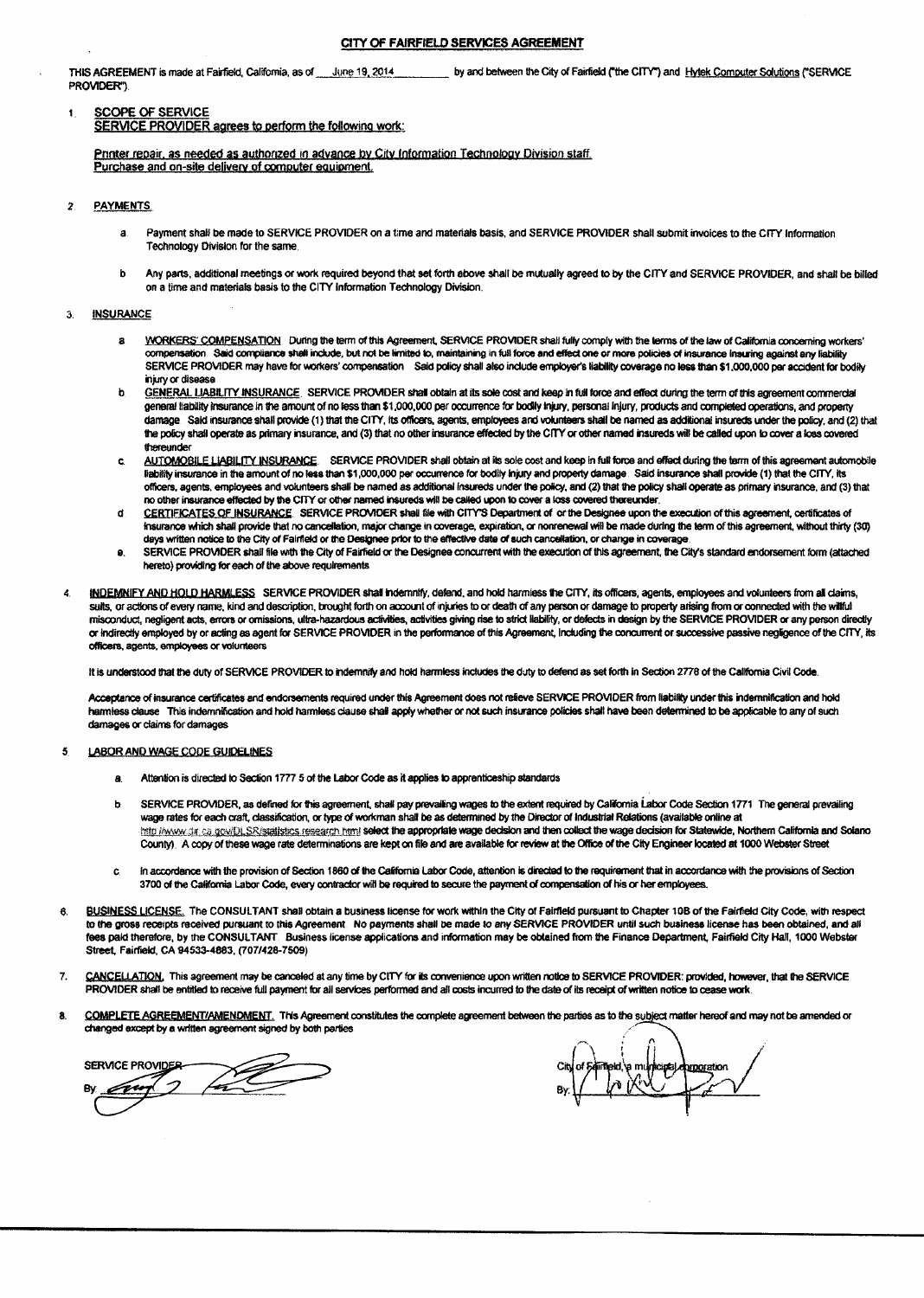| <b>DEPARTMENT:</b><br>CONTRACTOR: | DESCRIBE PROJECT / WORK<br><b>Finance/IT</b> | <b>Hytek Computer Solutions.</b><br>Purchase and delivery of computer equipment; printer repairs, | DATE OF CONTRACT: | STAFF PERSON & TELEPHONE NO: | 6/19/14<br>Steve Garrison X7582 by Joann Wilken X7539<br><b>P.O.#</b><br><b>SC ####</b> |                      |               |
|-----------------------------------|----------------------------------------------|---------------------------------------------------------------------------------------------------|-------------------|------------------------------|-----------------------------------------------------------------------------------------|----------------------|---------------|
| Yes<br>Required?<br>$\Xi$         | Insurance<br>Type of                         | Insurance Company<br><b>AM Best Rating</b><br>Name and                                            | Policy Number     | Expiration<br>Date           | Per Occurrence Insurance<br>Limit                                                       | Endorsement Form     |               |
|                                   | Liability<br>General                         | $\check{\leq}$<br>Insurance<br>Hartford Casualty<br>$\blacktriangleright$                         | 57SBAAU9321       | 8/8/14                       | 2,000,000                                                                               | <b>Qity</b><br>Other | <b>Waived</b> |
|                                   | Auto Liability                               | Ins Company<br>Š<br>State Farm Mutual Auto<br>$A+4$                                               | 299 9117-A26-05   | 7/26/14                      |                                                                                         |                      |               |
|                                   | Liability<br>Umbrella                        |                                                                                                   |                   |                              |                                                                                         |                      |               |
|                                   | <b>Vilidai.</b><br>Professional              |                                                                                                   |                   |                              |                                                                                         |                      |               |
|                                   | Workers'<br>Compensation                     |                                                                                                   |                   |                              |                                                                                         |                      |               |
|                                   |                                              |                                                                                                   |                   |                              |                                                                                         |                      |               |
| <b>APPROVED:</b>                  |                                              | Authorized Risk Management Signature<br>I the Shie World                                          | <b>DATE:</b>      | FOC                          | <b>bl028</b>                                                                            |                      |               |

 $\label{eq:2} \frac{1}{\sqrt{2}}\sum_{i=1}^n\frac{1}{\sqrt{2}}\sum_{i=1}^n\frac{1}{\sqrt{2}}\sum_{i=1}^n\frac{1}{\sqrt{2}}\sum_{i=1}^n\frac{1}{\sqrt{2}}\sum_{i=1}^n\frac{1}{\sqrt{2}}\sum_{i=1}^n\frac{1}{\sqrt{2}}\sum_{i=1}^n\frac{1}{\sqrt{2}}\sum_{i=1}^n\frac{1}{\sqrt{2}}\sum_{i=1}^n\frac{1}{\sqrt{2}}\sum_{i=1}^n\frac{1}{\sqrt{2}}\sum_{i=1}^n\frac{1$ 

 $\hat{\mathcal{A}}$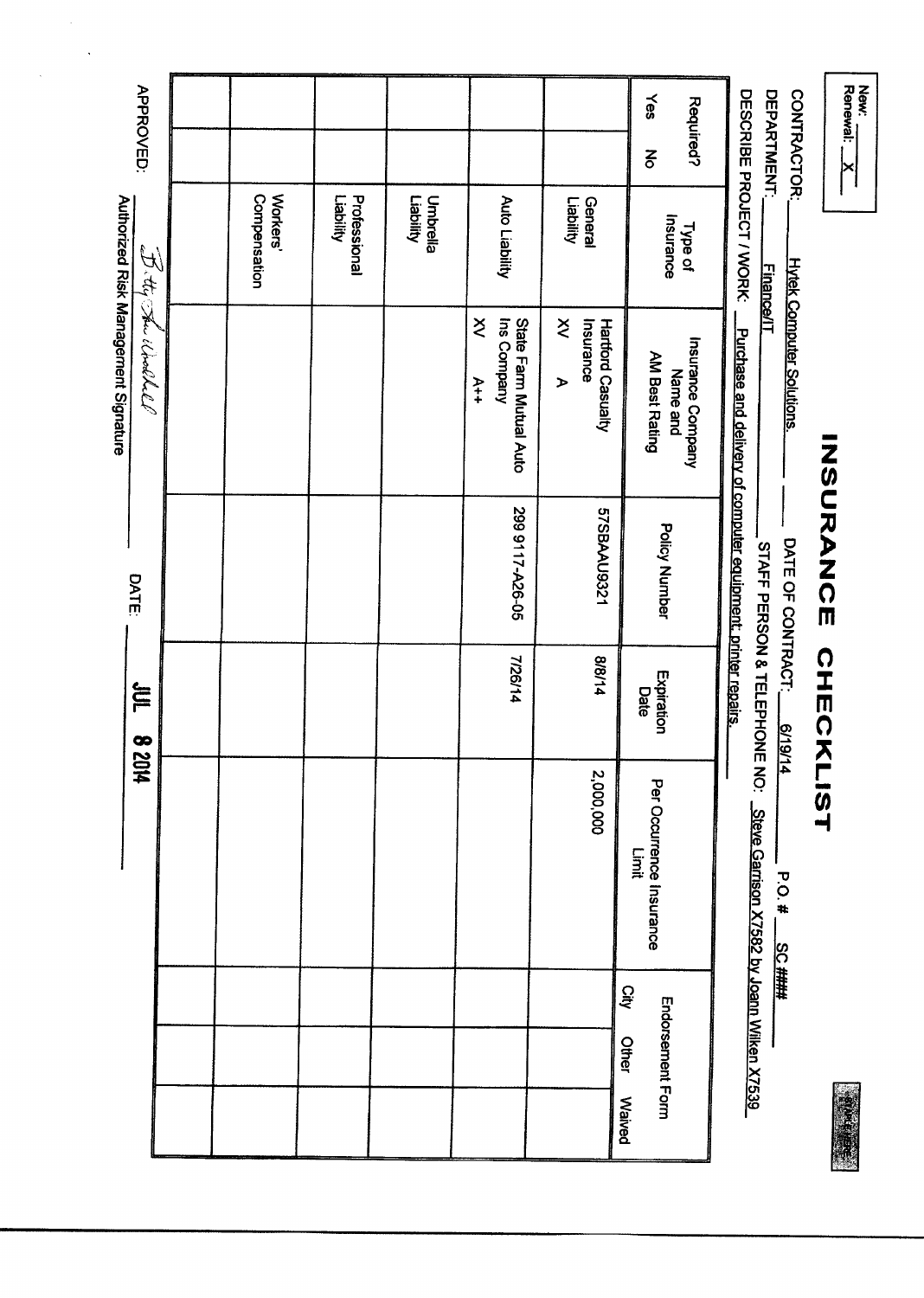| 09/30/2013 12:18                                                                                                                                                                                                                    | 4159814811                           |                                                       |                   | GLOBAL GENERAL INSUR                                               |                     |                                                                                                                            |                 | PAGE 01/01                           |
|-------------------------------------------------------------------------------------------------------------------------------------------------------------------------------------------------------------------------------------|--------------------------------------|-------------------------------------------------------|-------------------|--------------------------------------------------------------------|---------------------|----------------------------------------------------------------------------------------------------------------------------|-----------------|--------------------------------------|
| ACORC                                                                                                                                                                                                                               |                                      |                                                       |                   |                                                                    |                     |                                                                                                                            |                 |                                      |
|                                                                                                                                                                                                                                     |                                      | <b>CERTIFICATE OF LIABILITY INSURANCE</b>             |                   |                                                                    |                     |                                                                                                                            |                 | <b>DATE (MWOD/YYYY)</b><br>9/23/2013 |
| THIS CERTIFICATE IS ISSUED AS A MATTER OF INFORMATION ONLY AND CONFERS NO RIGHTS UPON THE CERTIFICATE HOLDER. THIS<br>CERTIFICATE DOES NOT AFFIRMATIVELY OR NEGATIVELY AMEND, EXTEND OR ALTER THE COVERAGE AFFORDED BY THE POLICIES |                                      |                                                       |                   |                                                                    |                     |                                                                                                                            |                 |                                      |
| BELOW. THIS CERTIFICATE OF INSURANCE DOES NOT CONSTITUTE A CONTRACT BETWEEN THE ISSUING INSURER(S), AUTHORIZED<br>REPRESENTATIVE OR PRODUCER, AND THE CERTIFICATE HOLDER.                                                           |                                      |                                                       |                   |                                                                    |                     |                                                                                                                            |                 |                                      |
| IMPORTANT: If the certificate holder is an ADDITIONAL INSURED, the policy(ies) must be endorsed. If SUBROGATION IS WAIVED, subject to                                                                                               |                                      |                                                       |                   |                                                                    |                     |                                                                                                                            |                 |                                      |
| the terms and conditions of the policy, certain policies may require an endorsement. A statement on this certificate does not confer rights to the<br>certificate holder in lieu of such endorsement(s).<br><b>PRODUCER</b>         |                                      |                                                       |                   |                                                                    |                     |                                                                                                                            |                 |                                      |
| Global General Insurance                                                                                                                                                                                                            |                                      |                                                       | CONTACT           | <b>Jody</b> Chen                                                   |                     |                                                                                                                            |                 |                                      |
| 683 Commercial Street                                                                                                                                                                                                               |                                      |                                                       |                   | <b>FHONE Ext.</b> (415) 981-0896<br>ADDREss: jody@globalgenins.com |                     |                                                                                                                            |                 | FAX<br>IAIC, Not: (415) 981-4811     |
| <b>San Francisco</b><br>CA 94111                                                                                                                                                                                                    |                                      |                                                       |                   |                                                                    |                     | <b>INSURER(S) AFFORDING COVERAGE</b>                                                                                       |                 | <b>NAIC #</b>                        |
| <b>INSURED</b>                                                                                                                                                                                                                      |                                      |                                                       |                   |                                                                    |                     | <b>INSURERA:Hartford Casualty Insurance</b>                                                                                |                 | 29424                                |
| CHERI ERBERT D/B/A HYTEK COMPUTER SOLUTIONS                                                                                                                                                                                         |                                      |                                                       |                   | <b>INSURER B:</b><br><b>INSURGR C:</b>                             |                     |                                                                                                                            |                 |                                      |
| 740 MADISON ST.                                                                                                                                                                                                                     |                                      |                                                       | <b>INGURER D:</b> |                                                                    |                     |                                                                                                                            |                 |                                      |
| <b>FAIRFIELD</b>                                                                                                                                                                                                                    |                                      |                                                       | INSURER E :       |                                                                    |                     |                                                                                                                            |                 |                                      |
| CA 94533<br><b>COVERAGES</b>                                                                                                                                                                                                        |                                      |                                                       | <b>INSURER F:</b> |                                                                    |                     |                                                                                                                            |                 |                                      |
| THIS IS TO CERTIFY THAT THE POLICIES OF INSURANCE LISTED BELOW HAVE BEEN ISSUED TO THE INSURED NAMED ABOVE FOR THE POLICY PERIOD                                                                                                    |                                      | <b>CERTIFICATE NUMBER:CL139900420</b>                 |                   |                                                                    |                     | <b>REVISION NUMBER:</b>                                                                                                    |                 |                                      |
| INDICATED. NOTWITHSTANDING ANY REQUIREMENT, TERM OR CONDITION OF ANY CONTRACT OR OTHER DOCUMENT WITH RESPECT TO WHICH THIS                                                                                                          |                                      |                                                       |                   |                                                                    |                     |                                                                                                                            |                 |                                      |
| CERTIFICATE MAY BE ISSUED OR MAY PERTAIN, THE INSURANCE AFFORDED BY THE POLICIES DESCRIBED HEREIN IS SUBJECT TO ALL THE TERMS.<br>EXCLUSIONS AND CONDITIONS OF SUCH POLICIES. LIMITS SHOWN MAY HAVE BEEN REDUCED BY PAID CLAIMS.    |                                      |                                                       |                   |                                                                    |                     |                                                                                                                            |                 |                                      |
| <b>HYSR</b><br><b>TYPE OF INSURANCE</b><br><b>GENERAL LIABILITY</b>                                                                                                                                                                 | <b>ADDLAUDT</b><br>INSR <u>LINND</u> | <b>POLICY NUMBER</b>                                  |                   |                                                                    | POLICY BR POLICY BR | <b>UMITS</b>                                                                                                               |                 |                                      |
|                                                                                                                                                                                                                                     |                                      |                                                       |                   |                                                                    |                     | <b>EACH OCCURRENCE</b>                                                                                                     | $\bullet$       | 1,000,000                            |
| X   COMMERCIAL GENERAL LIABILITY<br>A<br>CLAIMS-MADE   X   OCCUR                                                                                                                                                                    |                                      |                                                       |                   |                                                                    |                     | <b>DAMAGE TO RENTED</b><br><b>PREMISES (Ea occurrence)</b>                                                                 | \$              | 300,000                              |
|                                                                                                                                                                                                                                     |                                      | 578BAAU9321                                           |                   | B/8/2013                                                           | <b>B/8/2014</b>     | MED EXP (Any one parson)                                                                                                   | \$              | 10,000                               |
|                                                                                                                                                                                                                                     |                                      |                                                       |                   |                                                                    |                     | PERSONAL & ADV INJURY                                                                                                      | s               | 1,000,000                            |
| GEN'L AGGREGATE LIMIT APPLIES PER:                                                                                                                                                                                                  |                                      |                                                       |                   |                                                                    |                     | <b>GENERAL AGGREGATE</b>                                                                                                   | 8               | 2,000,000                            |
| <b>FRO-</b><br>X POLICY<br>LOC.                                                                                                                                                                                                     |                                      |                                                       |                   |                                                                    |                     | <b>PRODUCTS - COMPIOP AGG</b>                                                                                              | 2<br>s          | 2,000,000                            |
| <b>AUTOMOBILE LIABILITY</b>                                                                                                                                                                                                         |                                      |                                                       |                   |                                                                    |                     | <b>COMBINED SINGLE LIMIT</b><br>(Ed. accident)                                                                             |                 |                                      |
| ANY AUTO<br>ALL OWNED<br>SCHEDULED                                                                                                                                                                                                  |                                      |                                                       |                   |                                                                    |                     | <b>BODILY (NAURY (Per parson)</b>                                                                                          |                 |                                      |
| <b>AUTOS</b><br>AUTOS<br>HIRED AUTOS<br><b>AUTOS</b>                                                                                                                                                                                |                                      |                                                       |                   |                                                                    |                     | <b>BODILY INJURY (Per accident)</b>                                                                                        | $\bullet$       |                                      |
|                                                                                                                                                                                                                                     |                                      |                                                       |                   |                                                                    |                     | <b>PROPERTY DAMAGE</b><br>(Per applicent)                                                                                  | s               |                                      |
| UMBRELLA LIAB<br>OCCUR                                                                                                                                                                                                              |                                      |                                                       |                   |                                                                    |                     |                                                                                                                            | s               |                                      |
| <b>EXCESS LIAB</b><br><b>CLAIMS-MADE</b>                                                                                                                                                                                            |                                      |                                                       |                   |                                                                    |                     | <b>EACH OCCURRENCE</b><br><b>AGGREGATE</b>                                                                                 | s               |                                      |
| DED.<br><b>RETENTIONS</b><br><b>WORKERS COMPENSATION</b>                                                                                                                                                                            |                                      |                                                       |                   |                                                                    |                     |                                                                                                                            | \$<br>$\bullet$ |                                      |
| AND EMPLOYERS' LIABIUTY<br>YIN<br>ANY PROPRIETOR/PARTNER/EXECUTIVE                                                                                                                                                                  |                                      |                                                       |                   |                                                                    |                     | <b>VIC STATU-</b><br>JORY LEATE<br><b>OTH-</b><br>m                                                                        |                 |                                      |
| <b>OFFICERAMEMBER EXCLUDED?</b><br>(Mendatury In NH)                                                                                                                                                                                | <b>N/A</b>                           |                                                       |                   |                                                                    |                     | E.L. EACH ACCIDENT                                                                                                         | \$              |                                      |
| if yes, describe under<br>DESCRIPTION OF OPERATIONS below                                                                                                                                                                           |                                      |                                                       |                   |                                                                    |                     | <b>E.L. DISEASE - EA EMPLOYEE \$</b>                                                                                       |                 |                                      |
|                                                                                                                                                                                                                                     |                                      |                                                       |                   |                                                                    |                     | E.L. DISEASE - POLICY LIMIT                                                                                                | l si            |                                      |
|                                                                                                                                                                                                                                     |                                      |                                                       |                   |                                                                    |                     |                                                                                                                            |                 |                                      |
|                                                                                                                                                                                                                                     |                                      |                                                       |                   |                                                                    |                     |                                                                                                                            |                 |                                      |
| DESCRIPTION OF OPERATIONS / LOCATIONS / VEHICLES (Attach ACORD 101, Additional Remarks Behedula, if more space is required)<br>Property at 740 Madison Street, Fairfield, CA 94533.                                                 |                                      |                                                       |                   |                                                                    |                     |                                                                                                                            |                 |                                      |
| Certificate holder is named additional insured per endorsement.<br>Certificate for related interest only.                                                                                                                           |                                      |                                                       |                   |                                                                    |                     |                                                                                                                            |                 |                                      |
|                                                                                                                                                                                                                                     |                                      |                                                       |                   |                                                                    |                     |                                                                                                                            |                 |                                      |
|                                                                                                                                                                                                                                     |                                      |                                                       |                   |                                                                    |                     |                                                                                                                            |                 |                                      |
|                                                                                                                                                                                                                                     |                                      |                                                       |                   |                                                                    |                     |                                                                                                                            |                 |                                      |
| <b>CERTIFICATE HOLDER</b>                                                                                                                                                                                                           |                                      |                                                       |                   |                                                                    |                     |                                                                                                                            |                 |                                      |
|                                                                                                                                                                                                                                     |                                      |                                                       |                   | <b>CANCELLATION</b>                                                |                     |                                                                                                                            |                 |                                      |
|                                                                                                                                                                                                                                     |                                      |                                                       |                   |                                                                    |                     |                                                                                                                            |                 |                                      |
|                                                                                                                                                                                                                                     |                                      |                                                       |                   |                                                                    |                     | SHOULD ANY OF THE ABOVE DESCRIBED POLICIES BE CANCELLED BEFORE<br>THE EXPIRATION DATE THEREOF, NOTICE WILL BE DELIVERED IN |                 |                                      |
| Arthur J. & Virginia L. Engell<br>Trustees for The Engell Family Trust                                                                                                                                                              |                                      |                                                       |                   |                                                                    |                     | <b>ACCORDANCE WITH THE POLICY PROVISIONS.</b>                                                                              |                 |                                      |
| PO Box GG                                                                                                                                                                                                                           |                                      |                                                       |                   | <b>AUTHORIZED REPRESENTATIVE</b>                                   |                     |                                                                                                                            |                 |                                      |
| 900 C North Texas Street<br>Fairfield, CA 94533                                                                                                                                                                                     |                                      |                                                       |                   |                                                                    |                     |                                                                                                                            |                 |                                      |
|                                                                                                                                                                                                                                     |                                      |                                                       |                   | Michael Chung/JODY                                                 |                     |                                                                                                                            |                 |                                      |
| <b>ACORD 25 (2010/06)</b>                                                                                                                                                                                                           |                                      |                                                       |                   |                                                                    |                     | <del>ا التاريخ الع</del> مر                                                                                                |                 |                                      |
| INS025 (201005).01                                                                                                                                                                                                                  |                                      | The ACORD name and logo are registered marks of ACORD |                   |                                                                    |                     | @ 1988-2010 ACORD CORPORATION. All rights reserved.                                                                        |                 |                                      |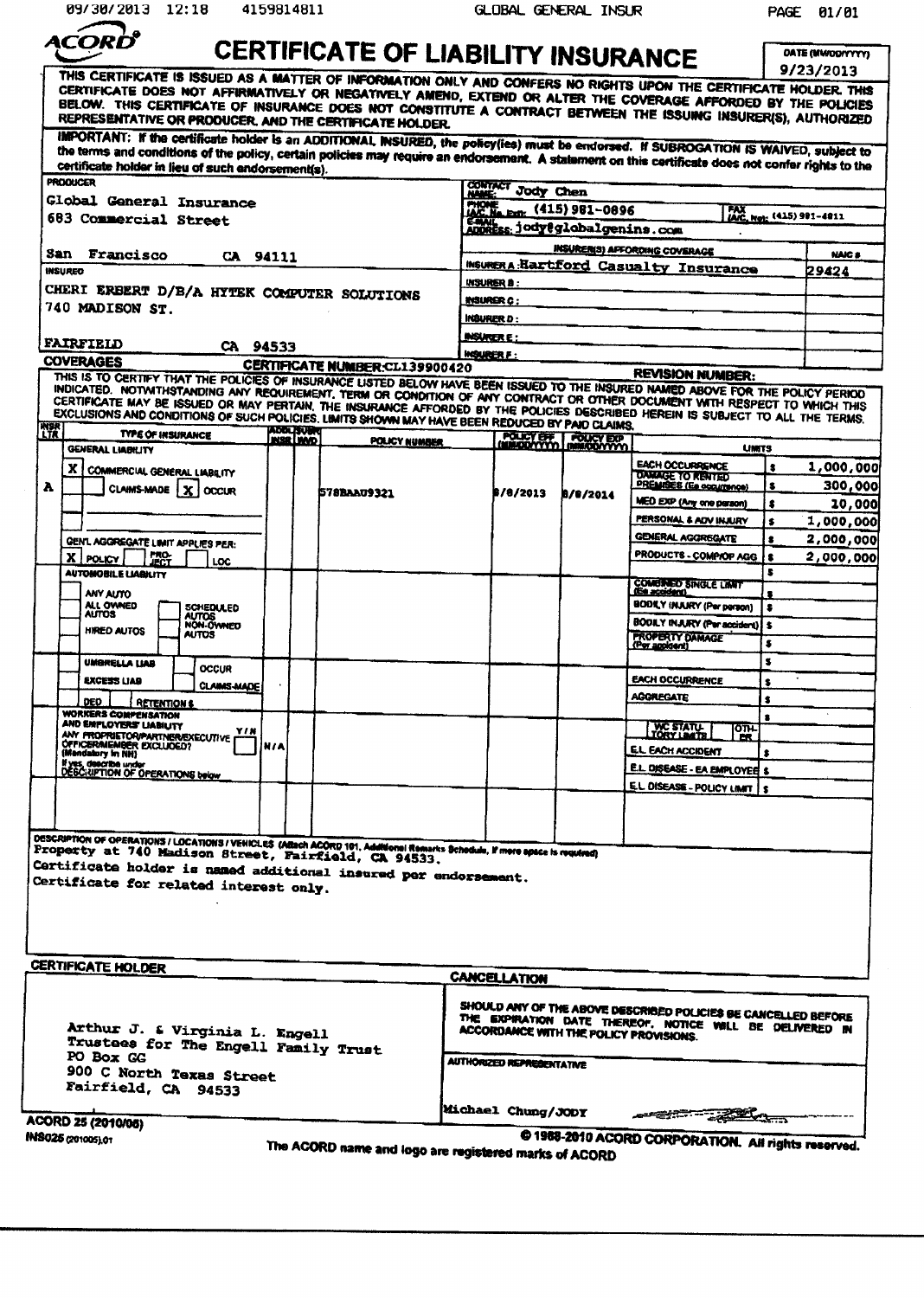# $\bf IMPORTANT\textcolor{red}{\bullet}\textbf{IDENTIFY}\textcolor{red}{CATION\textcolor{red}{\bullet}\textbf{CRRDS}}$  FOLD TOP AND BOTTOM OF CARD ON PERFORATION STATE FARM<sup>®</sup> FOLD TOP AND BOTTOM OF CARD ON PERFORATION

**MUTL VOL** 

| StateFarm<br>£.                | <b>CALIFORNIA</b><br><b>INSURANCE CARD</b>                                                                                                                                                                                                                                                                                         |                                 | <b>CALIFORNIA</b><br>StateFarm<br>£<br><b>INSURANCE CARD</b>                                                                                                                                                                                                                                                                                                                                                   |
|--------------------------------|------------------------------------------------------------------------------------------------------------------------------------------------------------------------------------------------------------------------------------------------------------------------------------------------------------------------------------|---------------------------------|----------------------------------------------------------------------------------------------------------------------------------------------------------------------------------------------------------------------------------------------------------------------------------------------------------------------------------------------------------------------------------------------------------------|
| <b>INSURED</b>                 | 'State Farm Mutual Automobile Insurance Company<br> 900 Old River Road Bakersfield CA 93311-6501<br><b>ERBERT, CHERI &amp; CRAIG</b><br>NUTL.<br><b>VOL</b>                                                                                                                                                                        |                                 | <b>State Farm Mutual Antomobile Ineurance Company</b><br>980 Old Hiver Road Bakersfield CA'93311-9501<br><b>ERBERT, CHERI &amp; CRAIG</b><br><b>INSURED</b><br><b>MUTL</b><br><b>VOL</b>                                                                                                                                                                                                                       |
| 2003<br><b>FUSION</b><br>MODEL | <b>EFFECTIVE</b><br>POLICY NUMBER 299 9117-A26-05<br>JAN 26 2014 TO JUL 26 2014<br><b>MAKE FORD</b><br>VIN SFAHPO7109R166244<br><b>2071-ASD</b><br>COVERAGE PROVIDED BY THE POLICY MEET'S THE MINIMUM LIABILITY LIMITS<br>COVERAGES A C DOUG GSOD H U UN<br>COVERAGES A C DOUG GSOD H U UN<br>SEE REVERSE SIDE FOR AN EXPLANATION. |                                 | POLICY NUMBER 299 9117-426-65<br><b>EFFECTIVE</b><br><b>PORD</b><br><b>MAKE</b><br>YR 2009<br>JAN 26 2014 TO JUL 26 2014<br><b>MODEL</b><br>VIN SFAHP67109R166244<br><b>FUSION</b><br><b>ASENT KEN STEWART MAIC 25178.</b><br>PHONE (707) 426-6070 NAIC 25178.<br>COVERAGE PHOVIDED BY THE POLICY MEETS THE MINIMUM LIABILITY LIMITS<br>COVERAGES A C 0800 G500 H U U1<br>SEE REVERSE SHOE FOR AN EXPLANATION. |
| 1/00942                        |                                                                                                                                                                                                                                                                                                                                    | <b>KEEP A CARD IN YOUR CAR.</b> | SUBMIT THIS CARD: OR A PHOTOCOPY OF THIS CARD, WITH YOUR VEHICLE REGISTRATION RENEWAL.<br>52513-1-0<br>KEEP YOUR CURRENT CARD UNTIL THE EFFECTIVE DATE OF THIS CARD.<br>м<br>Noa Pi                                                                                                                                                                                                                            |

141666.1 05-05-2012 (o1pccalb)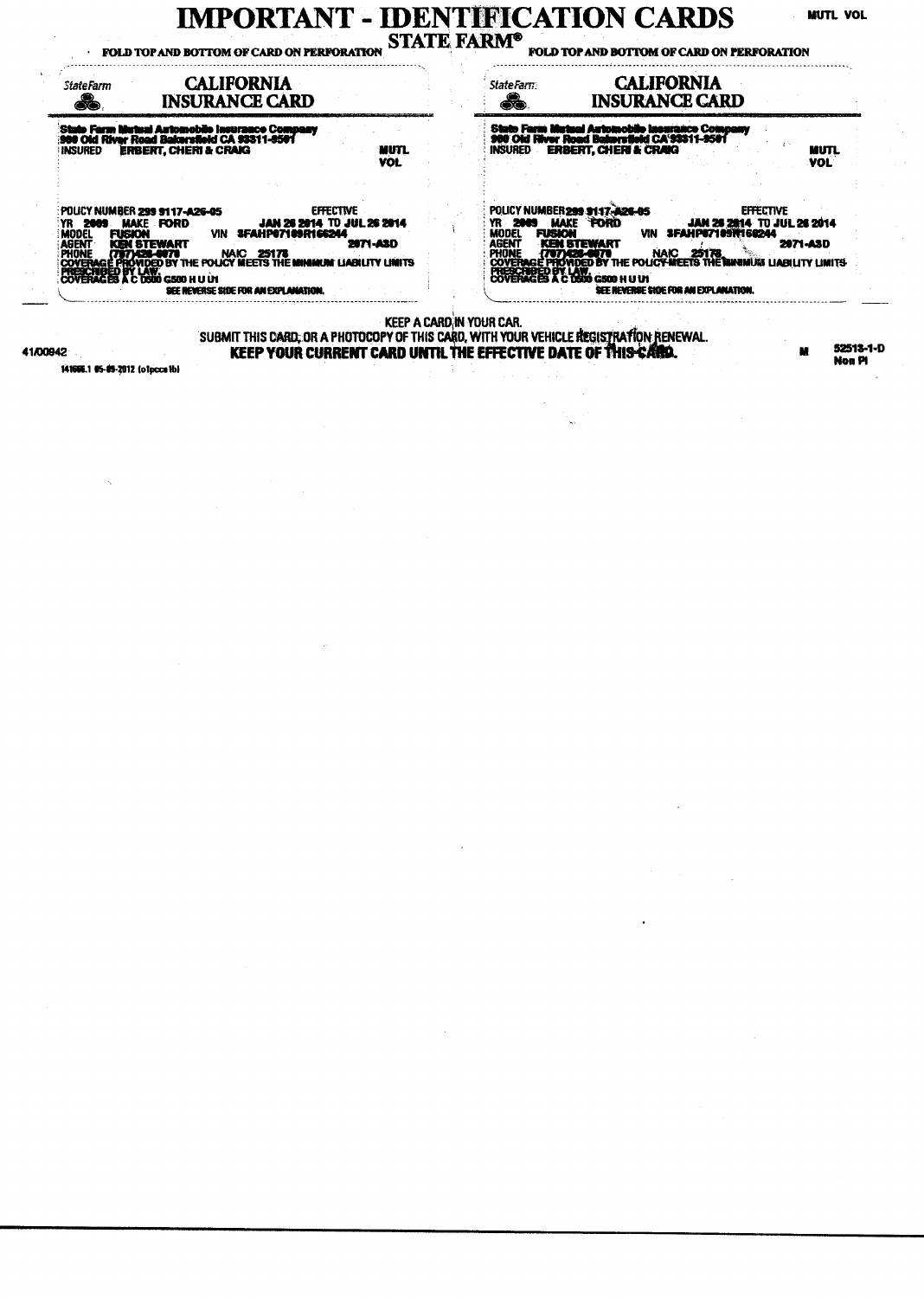## Ratings & Criteria Center

Regional Centers: Asia-Pacific | Canada | Europe, Middle East and Africa | Latin America | MENA & SCA

 $\bar{a}$ 

 $\sqrt{2}$ 

Welcome Back Joann Wilken My Member Center | Log Out Home | About Us | Contact Us | Sitemap

| Ratings & Criteria v                                                                                                                                                                                                                                                                                    | <b>New Search:</b><br>» Advanced Search<br>Search                                                                                                                                                                                                                                                                                                                                                                                                                                                                               | Print this page (2)                                                                                                                                                                                                                                |  |  |  |  |  |
|---------------------------------------------------------------------------------------------------------------------------------------------------------------------------------------------------------------------------------------------------------------------------------------------------------|---------------------------------------------------------------------------------------------------------------------------------------------------------------------------------------------------------------------------------------------------------------------------------------------------------------------------------------------------------------------------------------------------------------------------------------------------------------------------------------------------------------------------------|----------------------------------------------------------------------------------------------------------------------------------------------------------------------------------------------------------------------------------------------------|--|--|--|--|--|
| » Home<br>» Credit Rating Releases<br>» Methodology                                                                                                                                                                                                                                                     | <b>Hartford Casualty Insurance Company</b>                                                                                                                                                                                                                                                                                                                                                                                                                                                                                      |                                                                                                                                                                                                                                                    |  |  |  |  |  |
| » Best's Credit Ratings +<br>» Financial Strength Rating<br>» Issuer Credit Rating<br>» Debt Rating<br>» Advanced Search<br>» About Best's Credit Ratings +<br>» Get a Credit Rating +<br>» Best's Special Reports<br>» Add Best's Credit Ratings Search<br>To Your Site<br>» BestMark for Secure-Rated | A.M. Best #: 002229<br>NAIC #: 29424<br>FEIN #: 060294398<br><b>Administrative Office</b><br>One Hartford Plaza<br>Hartford, CT 06155-0001<br><b>United States</b><br>Web: www.thehartford.com<br>Phone: 860-547-5000<br>Fax: 860-723-4289                                                                                                                                                                                                                                                                                      | View Additional Address Information<br>Assigned to <b>Please in all</b><br>ath Roting<br>companies<br>2.868<br>that have in<br>our opinion,<br>an excellent ability to meet their<br>ongoing insurance obligations.                                |  |  |  |  |  |
| Insurers<br>» Contact an Analyst<br>» Awards and Recognitions                                                                                                                                                                                                                                           | Based on A.M. Best's analysis, 058707 - Hartford Financial Services Group Inc is the AMB Ultimate Parent and identifies the<br>topmost entity of the corporate structure. View a list of operating insurance entities in this structure.                                                                                                                                                                                                                                                                                        |                                                                                                                                                                                                                                                    |  |  |  |  |  |
| News & Analysis y                                                                                                                                                                                                                                                                                       | <b>Best's Credit Ratings</b>                                                                                                                                                                                                                                                                                                                                                                                                                                                                                                    |                                                                                                                                                                                                                                                    |  |  |  |  |  |
| <b>Products &amp; Services</b>                                                                                                                                                                                                                                                                          | View all of the companies assigned this rating as a part of an AMB Rating Unit.                                                                                                                                                                                                                                                                                                                                                                                                                                                 |                                                                                                                                                                                                                                                    |  |  |  |  |  |
| Industry Information $\downarrow$                                                                                                                                                                                                                                                                       | <b>Financial Strength Rating View Definition</b>                                                                                                                                                                                                                                                                                                                                                                                                                                                                                |                                                                                                                                                                                                                                                    |  |  |  |  |  |
| Corporate $\sqrt{ }$                                                                                                                                                                                                                                                                                    |                                                                                                                                                                                                                                                                                                                                                                                                                                                                                                                                 | <b>Best's Credit Rating Analyst</b>                                                                                                                                                                                                                |  |  |  |  |  |
| Regulatory Affairs v<br>Support & Resources v                                                                                                                                                                                                                                                           | Rating:<br>A (Excellent)<br><b>Affiliation Code:</b><br>p (Pooled)<br><b>Financial Size Category:</b><br>XV (\$2 Billion or greater)                                                                                                                                                                                                                                                                                                                                                                                            | Office: A.M. Best Company, Oldwick NJ<br>Senior Financial Analyst: Gordon McLean<br>Assistant Vice President: Jennifer Marshall, CPCU.                                                                                                             |  |  |  |  |  |
| Conferences and Events v                                                                                                                                                                                                                                                                                | Outlook:<br>Positive                                                                                                                                                                                                                                                                                                                                                                                                                                                                                                            | ARM                                                                                                                                                                                                                                                |  |  |  |  |  |
|                                                                                                                                                                                                                                                                                                         | Action:<br>Affirmed                                                                                                                                                                                                                                                                                                                                                                                                                                                                                                             |                                                                                                                                                                                                                                                    |  |  |  |  |  |
| Find a Best's Credit Rating                                                                                                                                                                                                                                                                             | <b>Effective Date:</b><br>April 03, 2014                                                                                                                                                                                                                                                                                                                                                                                                                                                                                        | <b>Disclosure Information</b>                                                                                                                                                                                                                      |  |  |  |  |  |
| Enter a Company Name<br>₹GJ                                                                                                                                                                                                                                                                             | <b>Initial Rating Date:</b><br>June 30, 1930                                                                                                                                                                                                                                                                                                                                                                                                                                                                                    |                                                                                                                                                                                                                                                    |  |  |  |  |  |
| » <u>Advanced Search</u>                                                                                                                                                                                                                                                                                | Long-Term Issuer Credit Rating<br><b>View Definition</b><br>Long-Term:<br>a+                                                                                                                                                                                                                                                                                                                                                                                                                                                    | View A.M. Best's Rating Disclosure Statement                                                                                                                                                                                                       |  |  |  |  |  |
| A.M. Best Rating Services<br>Contact Information »                                                                                                                                                                                                                                                      | Outlook:<br>Positive<br>Action:<br>Affirmed<br><b>Effective Date:</b><br>April 03, 2014                                                                                                                                                                                                                                                                                                                                                                                                                                         | A.M. Best Revises Outlook to Positive for The<br>Hartford Financial Services Group, Inc. and Its<br><b>Property/Casualty Subsidiaries</b><br>April 03, 2014                                                                                        |  |  |  |  |  |
| View Rating Definitions                                                                                                                                                                                                                                                                                 | Initial Rating Date:<br>July 14, 2005                                                                                                                                                                                                                                                                                                                                                                                                                                                                                           |                                                                                                                                                                                                                                                    |  |  |  |  |  |
| Select one<br>◡                                                                                                                                                                                                                                                                                         |                                                                                                                                                                                                                                                                                                                                                                                                                                                                                                                                 |                                                                                                                                                                                                                                                    |  |  |  |  |  |
|                                                                                                                                                                                                                                                                                                         | u Denotes Under Review Best's Rating                                                                                                                                                                                                                                                                                                                                                                                                                                                                                            |                                                                                                                                                                                                                                                    |  |  |  |  |  |
|                                                                                                                                                                                                                                                                                                         | <b>Reports and News</b>                                                                                                                                                                                                                                                                                                                                                                                                                                                                                                         |                                                                                                                                                                                                                                                    |  |  |  |  |  |
|                                                                                                                                                                                                                                                                                                         | Visit Best's News and Analysis site for the latest news and press releases for this company and its A.M. Best Group.                                                                                                                                                                                                                                                                                                                                                                                                            |                                                                                                                                                                                                                                                    |  |  |  |  |  |
|                                                                                                                                                                                                                                                                                                         | AMB Credit Report - includes Best's Financial Strength Rating and rationale along with comprehensive analytical<br>commentary, detailed business overview and key financial data.<br>Report Revision Date: 4/3/2014 (represents the latest significant change).<br>Historical Reports are available in AMB Credit Report Archive.<br>$\mathbb{V}$                                                                                                                                                                               |                                                                                                                                                                                                                                                    |  |  |  |  |  |
|                                                                                                                                                                                                                                                                                                         | व्य<br>feature balance sheet, income statement, key financial performance tests including profitability, liquidity and reserve<br>analysis.<br>Data Status: 2014 Best's Statement File - P/C, US Contains data compiled as of 7/8/2014 Quality Cross Checked.<br>Single Company - five years of financial data specifically on this company.<br>Comparison<br>- side-by-side financial analysis of this company with a peer group of up to five other companies you select.<br><b>Composite</b><br>of your selected peer group. | Best's Executive Summary Reports (Financial Overview) - available in three versions, these presentation style reports<br>- evaluate this company's financials against a peer group composite. Report displays both the average and total composite |  |  |  |  |  |
|                                                                                                                                                                                                                                                                                                         | (*) in the most current edition of Best's Key Rating Guide products. (Quality Cross Checked).                                                                                                                                                                                                                                                                                                                                                                                                                                   | Best's Key Rating Guide Presentation Report - includes Best's Financial Strength Rating and financial data as provided                                                                                                                             |  |  |  |  |  |
|                                                                                                                                                                                                                                                                                                         | <b>Financial and Analytical Products</b>                                                                                                                                                                                                                                                                                                                                                                                                                                                                                        |                                                                                                                                                                                                                                                    |  |  |  |  |  |
|                                                                                                                                                                                                                                                                                                         | Best's insurance Reports - Online - P/C, US & Canada                                                                                                                                                                                                                                                                                                                                                                                                                                                                            |                                                                                                                                                                                                                                                    |  |  |  |  |  |
|                                                                                                                                                                                                                                                                                                         | Best's Key Rating Guide - P/C, US & Canada                                                                                                                                                                                                                                                                                                                                                                                                                                                                                      |                                                                                                                                                                                                                                                    |  |  |  |  |  |
|                                                                                                                                                                                                                                                                                                         | Best's Statement File - P/C. US                                                                                                                                                                                                                                                                                                                                                                                                                                                                                                 |                                                                                                                                                                                                                                                    |  |  |  |  |  |
|                                                                                                                                                                                                                                                                                                         |                                                                                                                                                                                                                                                                                                                                                                                                                                                                                                                                 |                                                                                                                                                                                                                                                    |  |  |  |  |  |
|                                                                                                                                                                                                                                                                                                         | Best's Executive Summary Report - Comparison - Property/Casualty                                                                                                                                                                                                                                                                                                                                                                                                                                                                |                                                                                                                                                                                                                                                    |  |  |  |  |  |
|                                                                                                                                                                                                                                                                                                         | Best's Executive Summary Report - Composite - Property/Casualty                                                                                                                                                                                                                                                                                                                                                                                                                                                                 |                                                                                                                                                                                                                                                    |  |  |  |  |  |
|                                                                                                                                                                                                                                                                                                         | Best's Statement File - Global                                                                                                                                                                                                                                                                                                                                                                                                                                                                                                  |                                                                                                                                                                                                                                                    |  |  |  |  |  |
|                                                                                                                                                                                                                                                                                                         | <b>Best's Regulatory Center Market Share Reports</b>                                                                                                                                                                                                                                                                                                                                                                                                                                                                            |                                                                                                                                                                                                                                                    |  |  |  |  |  |
|                                                                                                                                                                                                                                                                                                         | Best's State Line - P/C, US                                                                                                                                                                                                                                                                                                                                                                                                                                                                                                     |                                                                                                                                                                                                                                                    |  |  |  |  |  |
|                                                                                                                                                                                                                                                                                                         | Best's Corporate Changes and Retirements - P/C, US/CN                                                                                                                                                                                                                                                                                                                                                                                                                                                                           |                                                                                                                                                                                                                                                    |  |  |  |  |  |
|                                                                                                                                                                                                                                                                                                         | Best's Insurance Expense Exhibit (IEE) - P/C, US                                                                                                                                                                                                                                                                                                                                                                                                                                                                                |                                                                                                                                                                                                                                                    |  |  |  |  |  |
|                                                                                                                                                                                                                                                                                                         |                                                                                                                                                                                                                                                                                                                                                                                                                                                                                                                                 |                                                                                                                                                                                                                                                    |  |  |  |  |  |